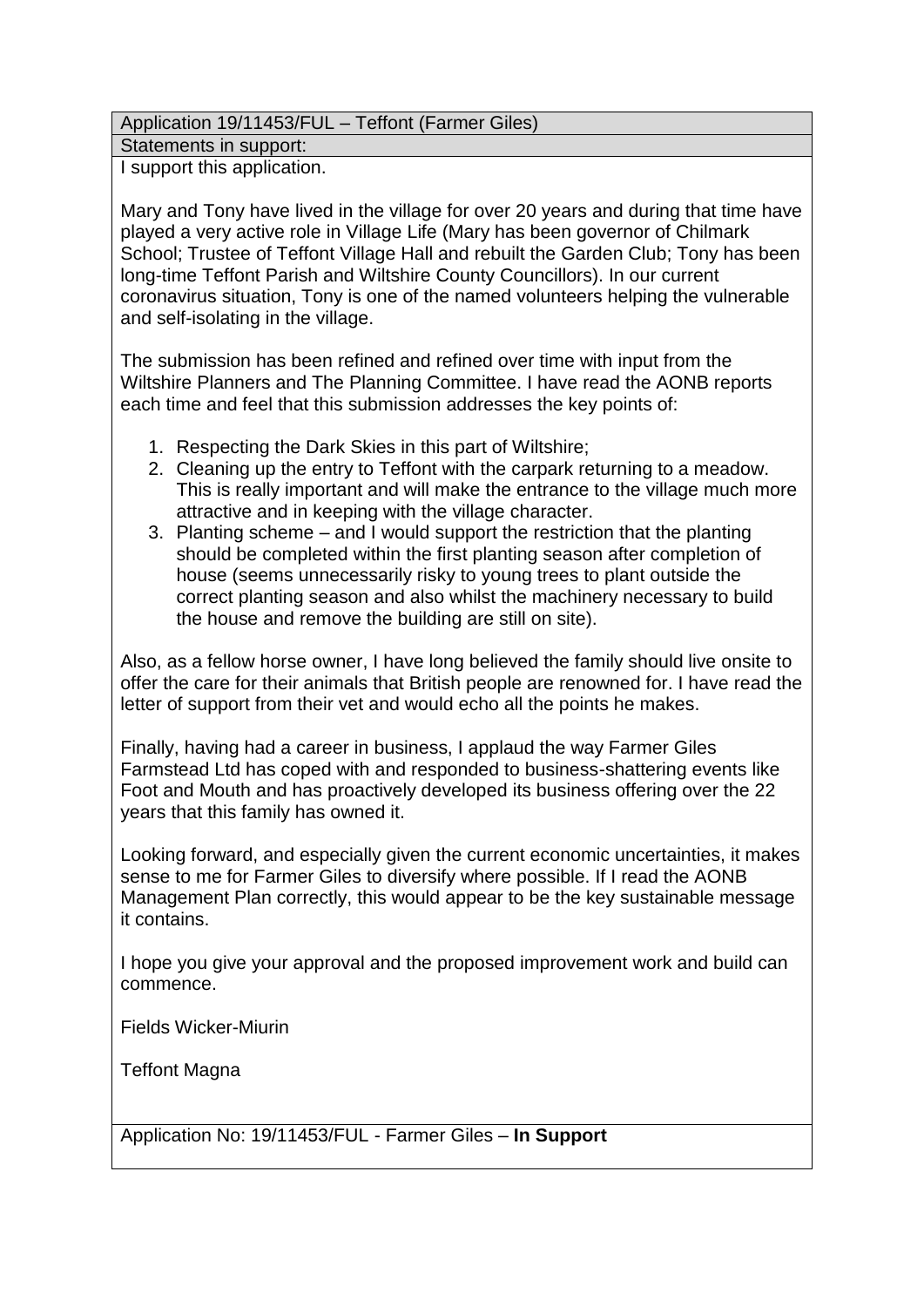From Robin Faulkner

"I strongly commend this Application to members of the Committee.

I fully support the positive comments especially those by Fiona Homan, David Parker and Will Langer of the CLA. The latter being very authoritative and the former being the objective views from two very long- standing parishioners with the good of the village foremost in their minds.

My family and I continue with our active roles within the community of the village and in particular my wife was Clerk to Teffont Parish Council for 12 years.

Thus for over 34 years having lived with and witnessed the evolution of the Farmer Giles site I cannot see any significant, relevant reasons to object to this Plan as amongst other things there are no immediate neighbours. Neither my family nor the people in the village I meet can understand why this hardworking family are excluded from living on the farm where they care for their horses, sheep and other animals.

However I am aware that there have been a couple or so objections for what appears to be more personal reasons rather than Planning issues.

More importantly, I am disappointed and dismayed that our Wiltshire Councillor has up to now, chosen to oppose the recommendations of the Teffont Parish Council and largely those of Wiltshire Planning Officers in this case.

Finally, I would emphasise that I believe this sympathetically designed family home would be a huge enhancement to the village for now and future generations.

Robin Faulkner

Teffont Magna,

Good afternoon,

We are resubmitting our application for a single, family, house at Farmer Giles having listened to all the feedback from yourselves, as well as the planning officers (who have visited the site again) and, of course, the detailed feedback from the AONB.

You asked for clarity over the details of the build, the building heights, location, visibility, and eco sustainability (including additional planting scheme), all of which we have addressed.

We commissioned an architect, experienced in the AONB, to develop a complete house design, incorporating the Teffont Village Design Statement and key AONB requirements (eg maintaining Dark Skies). These plans show the attention given to ensuring roof heights and other visual aspects are minimised (see architect's cross-section).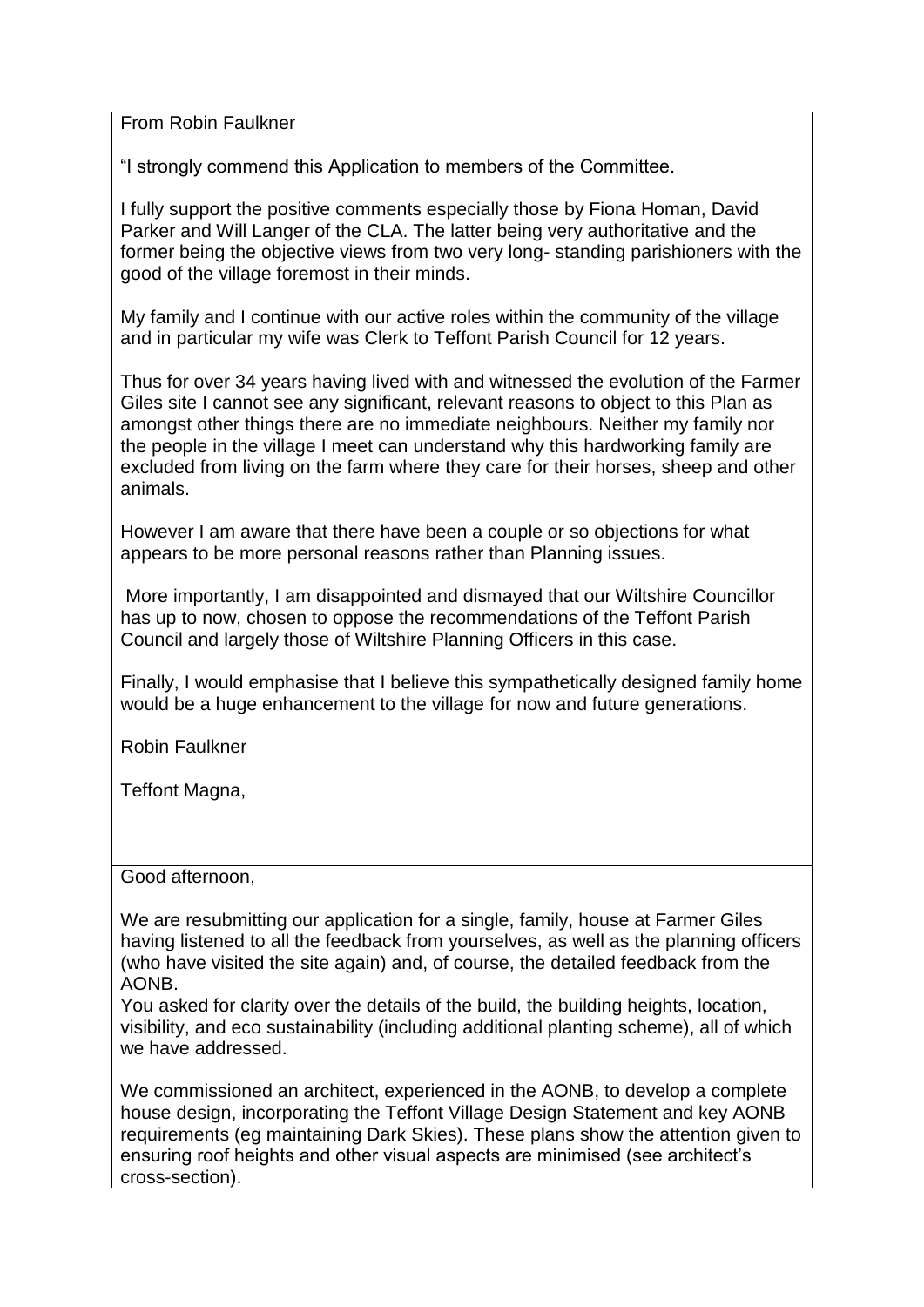The house will be built to make full use of environmental technology to ensure it is both "green" and sustainable (PVIs, sustainable heating using heat pumps, rainwater capture, etc)

In addition, we have employed Salisbury-based Indigo Landscape Architects, who work extensively within the AONB and have a thorough knowledge of the AONB Management Plan. They have completed a visual audit of the site and surrounding countryside and guided us on complying with as many of the AONB recommendations as possible. This includes a detailed planting scheme including restoring the carpark to a typical Wiltshire Chalkland meadow with many additional trees. The photos within their report were also deliberately taken during the winter months when tree foliage is least in order to make their assessments as transparent as possible.

The site has been chosen because it is in a natural dip in the landscape, largely screened from the surrounding AONB, and within the brownfield curtilage of the Farmer Giles site.

It is located within a former man-made pond which has no natural water source and is long since defunct. This location will require minimal earth works, no soil should need taking off-site; and in addition, much of the rubble, etc, created by the removal of the buildings near the site frontage can be used as part of the backfill around the foundation footings – minimising the need for transporting materials offsite.

The proposals are also not just for a house, but also incorporate the removal of existing barns and a substantial landscaping scheme which will transform the site frontage and the manner in which the site is seen from the road.

We are also retaining the holiday lodges which support both our business and the local economy. Farmer Giles Farmstead Ltd has always been a multi-stranded business with farm animals, farm attraction, camping and caravanning, etc. Like many family businesses it has needed to diversify as the market requires. A DEFRA grant, given as free business consultancy after the foot and mouth outbreak of 2001, led to a recommendation that the business expand into family holidays in purpose-built Lodges. These are now a key part of the Farmer Giles Farmstead Ltd income. In effect, the business has moved away from mass general public daily visits, to general public access through booked stays. These families also support the local economy. They spend money in local shops, pubs and activities as well as allowing us to employ local staff to clean and care for the lodges.

The proposals are now supported (unanimously) by the Parish Council and by the Planning Officer in his report to committee. Furthermore, whilst the AONB office has made numerous technical comments on the application I note that it has not objected to the proposals, and has, in fact provided a series of recommendations should you be minded to approve the application, all of which we are happy to support.

In conclusion, I believe that our revised scheme for the house represents a significant improvement on the previous application. I hope therefore that having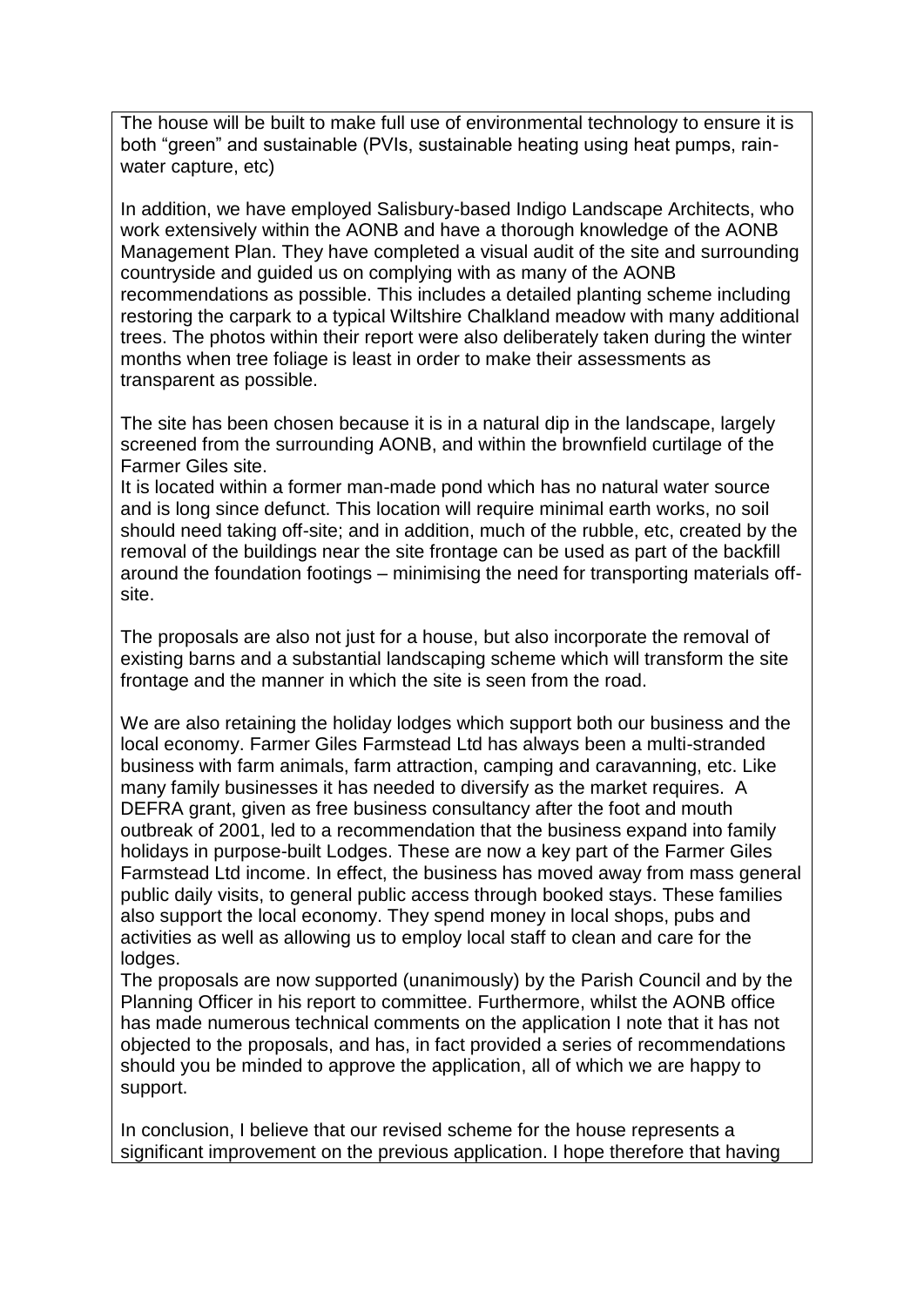listened to your comments and incorporated them into this submission, you will be able to approve our application.

Mary Corrie Date: 18.06.2020 Teffont Magna

Teffont Parish Council Statement (in support): **Statement from TEFFONT PARISH COUNCIL**

**For the record Teffont Parish Council states that the applicant, Tony Deane, declared an interest at the extraordinary meeting of 17th January 2020 at which the application was discussed, and absented himself from the meeting.**

The Parish Council of Teffont supports this application with the condition that the demolition of redundant buildings and the agreed planting be completed before occupation of the dwelling. Council discussed the necessity of planting being undertaken in the correct season and we note that Case Officer Mr Adam Madge suggests it be done in the first planting season after completion of the build.

Throughout the application process, the applicant and their architect have made a point of seeking input from Teffont Parish Council, including requesting an extraordinary Parish Council meeting to discuss their responses to comments from AONB and this Planning Committee on earlier applications. The Parish Council considers that its comments and suggestions have been considered and included in this latest submission.

The Parish Council would like to draw attention to the following points:

- 1. The re-landscaping of the carpark will remove an unsightly industrial aspect and will enhance the entrance to the village from the north.
- 2. The applicant has selected a location for the house that is one of the lowest points of the site. The Parish Council understands it is within the 15 acres designated as "brown field". It is in a now-defunct, man-made, pond which means there will be minimal earth movements. Much of the detritus associated with the build can also be buried in the pond before the platform is built minimising traffic movements associated with the build.
- 3. The house's proportions and roofline were felt by the Parish Council to be proportionate to the site and minimised visibility in winter months.
- 4. The pond is already surrounded by mature planting and the additional planting-plan around the whole brownfield site is welcome for visual as well as environmental reasons.
- 5. The Parish Council discussed the sustainability of the building. The applicant confirmed their aim is to incorporate best practice in sustainability measures beyond the requirements of building regulations. Their desire is to minimise heat losses and their carbon footprint and generate renewable energy.